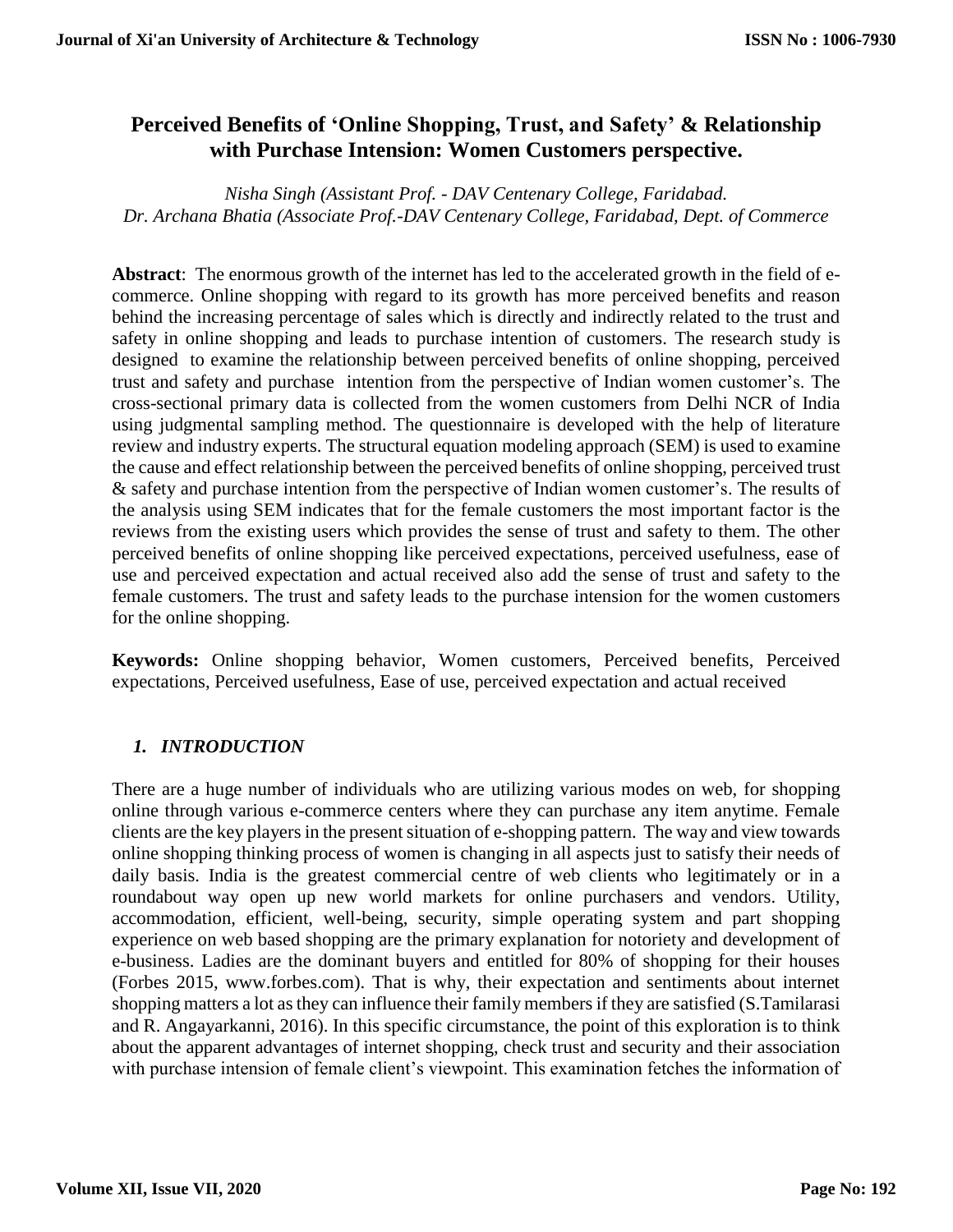female clients from various urban areas in India with regards to apparent advantages of web based shopping, trust and security and its with purchase intensions of ladies.

# *1.1 Perceived Benefits*

Perceived benefits is the perceived value in which customer's evaluated the merits of a product or service and its ability to meet their need and expectation, especially in comparison with its peers. (investopedia.com) April 12, 2019). Leung Y. (2013) Perceived benefits defined as beliefs about positive outcomes associated with a behaviour in response to a perceived threat.

### *1.2 Perceived Usefulness*

Perceived usefulness is an independent construct, it is a degree to which a person believes that using a particular system would enhance their job performance. (Davis, 1989)

# *1.3 Perceived ease of use*

Davis (1989) refers to the degree to which a person believes that using the particular system would be free of effort. The study by tyalor and stutton (2010) showed that perceived ease of use has both direct and indirect impact on intention to purchase.

# *1.4 Perceived Expectation*

Perceived expectation is somewhat vague in terms of meaning of "should".( Parasuraman, Berry, and Zeithamal (1990. P.12).

### *1.5 Perceived expectation and actual*

 Perceived expectation is what should a consumer get and actual is what they actually received and gap between perceived expectation and actual to create a negative impact. Parasuraman, Zeithamal, and Berry (1988, p.17). Olson and Dover, 1976

### **2. Literature Review**

Web based shopping now daily turns into another pattern of shopping in India. Individuals of India are increasingly worried about time, vitality sparing, wellbeing, security and trust. Web based shopping gives them a stage for being refreshed and getting every one of the advantages of these (Deepti Kshirsagar 2015). In the event that the purchaser's experience is great with the advertiser as far as after deal benefits then it will be a convincing purchasing for next buy and enable them to purchase progressively through Online medium. (Renuka Sharma, Kiran Melaka, Sharhank Sharma, 2014). Comfort is the most significant persuasive apparatus for purchasers to shop on the web. Indian ladies require chance free shopping, simple internet shopping knowledge, and furthermore worries about the protection and security issues of the site. Indian customers dependably like to shop from those web based shopping sites which give different shopping installment techniques. (Prashant Raman, 2014). The drivers of web based shopping choice are trust, secure exchanges and right data got. (Mittal, 2013). According to (Cheung and Lee, 2006)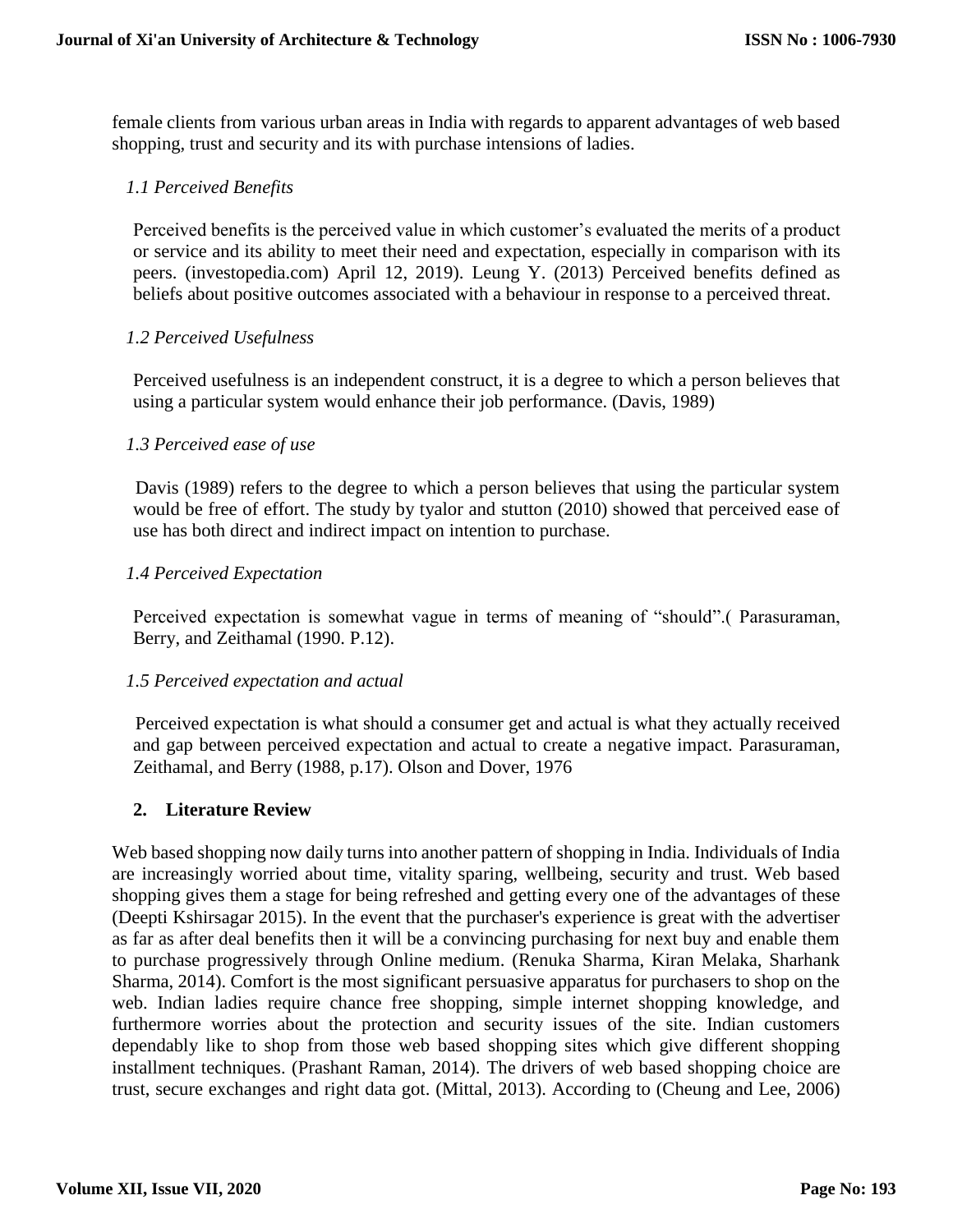point of the online customer towards web based shopping is to persuade to shop on the web, trust on web administrations, security, site protection, and accessibility of client care, helpline, locations and contact numbers, check by the outsider and the highlights of the site are the prerequisites of an online customer. John B. Horrigan (2008) expressed that online market is where practically the greater part of network access clients are shopping and more than this are the potential clients of e-shopping. The individuals who are shopping and the individuals who are potential clients both are worried about the wellbeing and security installments that has a place with the trust working among clients, as the quantity of e clients are ceaselessly developing yet at the same time they have a dread in regards to security and protection while shopping on the web. In this specific circumstance, the point of this exploration is to think about the apparent advantages of internet shopping, saw trust and security and its association with buy intension of ladies client's viewpoint. The examination catches the information of ladies clients from various urban areas in India with regards to apparent advantages of web based shopping, saw trust and security and its association with buy intension of ladies.(Sharma, 2011) recommended that online customer dependably stress over safe item conveyance, right item conveyance and right costs of the item and on the off chance that they found any mis-coordinate they begin losing the confidence on web based shopping, this disarray may prompt absence of trust in their shopping procedure since they can't feel and contact the item in web based shopping. Archana Raje, Vandana Tandon Khanna, (2012) concentrated on the administration quality, opportune conveyance, security and protection amid installment, right item conveyance are the variables impacting the e-shopping conduct of clients. Manish Dwivedi, Kumawat Mahesh, Verma Sanjeev,( 2012) examined about the administrations given by eadvertiser like propelled client administrations, assortments under single rooftop, Worldwide market achieve, no time limitations, mass reach in few ticks are the elements impacting the obtaining conduct of online clients. (Nahla Khalil, 2014) found that web based shopping is the best medium to get the item and administrations for all customers uncommonly for the individuals who are physically impaired or not ready to move the closest market to get their requirements satisfied. (Kuppuraj P, 2014) talked about the utilization and significance of internet business. According to the investigation e-shopping is a huge part in the life of the present client. For purchasing anything the first inclination that strikes a chord is web based shopping, where they can get all brands, variations, decisions and in particular all days, unsurpassed open for all. (Vipin Kumar, Kadambini Kumari (2014) had learned about the mechanical developments as a piece of human's day by day schedule, disconnected or physical shopping isn't coordinating with the present life timetable of the clients. The present workplace, late working hours, 24 hour work shifts are not giving whenever to individuals go to market and purchase products with the goal that web showcase is progressively helpful in method for time deficiency, comfort, wellbeing and security, simple return, post buy administrations and so forth. Web shopping encourages towards marked item get to which isn't accessible in the nearby markets. It is additionally a totally different approach to make an incentive for clients and manufacture associations with them. (Kotler and Armstrong, 2012, 532). Determinants of client's online buy expectation: An Experimental Investigation in India expresses that the trust of the purchaser on online procedure just as the last buy involvement, enable the online client to be increasingly sure and to be an ordinary online customer and leaves a positive impression in the brain of shopper. The advertisers should focused on additional on those elements of web based shopping which leads in making fulfilled clients, since fulfillment is that factor of web based shopping, which prompts produce the repurchase aim of an Online Shopper. (Thamizhvam and Xavier, 2013). Non-online customers need to shop online items, extraordinarily the ladies and young people. Be that as it may, the dread of no touch and feel bound them to make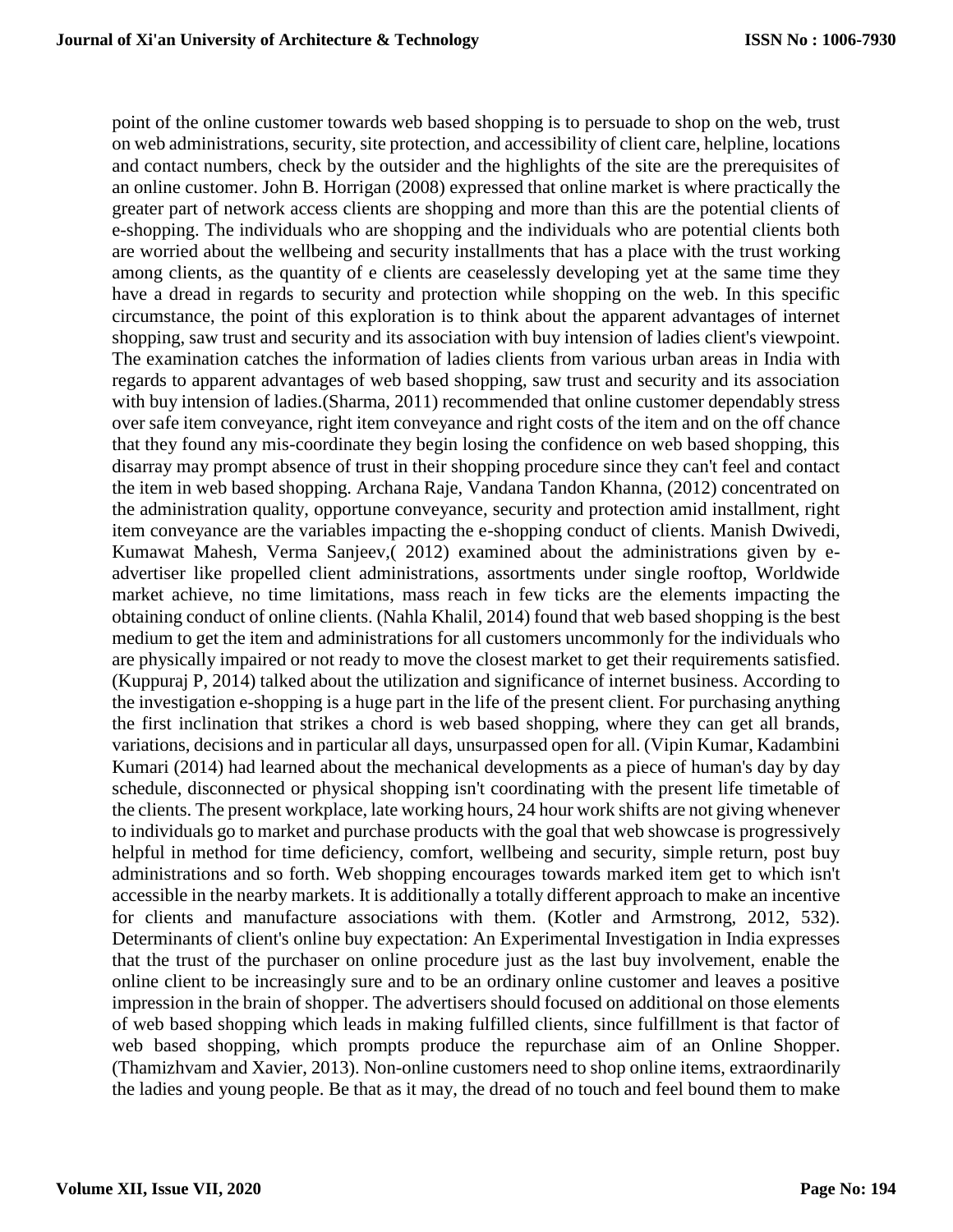a stride back uniquely amid the shopping of garments, jewellary, purses and aromas (Eliasson, Lafourcade, and Smajovic, 2009). (Sharma and Mittal, 2009)- States that Indian economy is developing with a monster speed in Internet business field. Populace of India is in millions and half of it is youthful, vivacious and innovation agreeable, which acknowledge advancements and innovation in positive way because of accommodation, comfort and gigantic item decisions. Web based shopping in India demonstrates a gigantic potential for purchasers just as for online advertisers in different item classes. According to the scientist for female internet shopping is the most ideal approach to delight. (Seock and Bailey, 2007).

# **3. Gap in Research**

Study of previous literature reveals that the bulk of existing literature is concerned with describing perceived risk factors in online marketing. Few studies have been carried out in foreign countries, but the situation is completely different in India. Delhi NCR region has early initiators and adopters of technology which shows a growing trend towards online shopping, but much less literature has been found about the perceived benefits of online shopping in relation to trust, safety and their relationship with purchase intention from women customer's prospective.

# **4. Need of the study**

Online marketing model is one of the largest growing business model in Indian context. With the increasing popularity of online shopping, the market is escalating and justification for online shopping has become imperative for e-retailors (Zhou.et.al.2007). This paper explains the online shopping behavior of the women customers in India with the help of different perceived benefits and other related factors. This paper adds the value in the sense that in the changing scenario of online shopping how the companies can attract the women customers to increase their sales revenue.

### **5. Scope of the study**

This particular research study covers the Women online shoppers from the Delhi and NCR area of India. These cities has maximum literate women which provide a healthy and exact database for the research study.

### **6. Limitations of the study**

Every study has got its own limitations because researcher has time, cost and energy level constraints. Although the present research has broad domain but still suffers from limitations. The respondents of the study are from Delhi NCR only. Sample size is also small, besides this the study focuses on the perception of female online buyers only. The scope of the study includes apparels, home appliances, handbags and jewellary whereas other products are not taken in to consideration.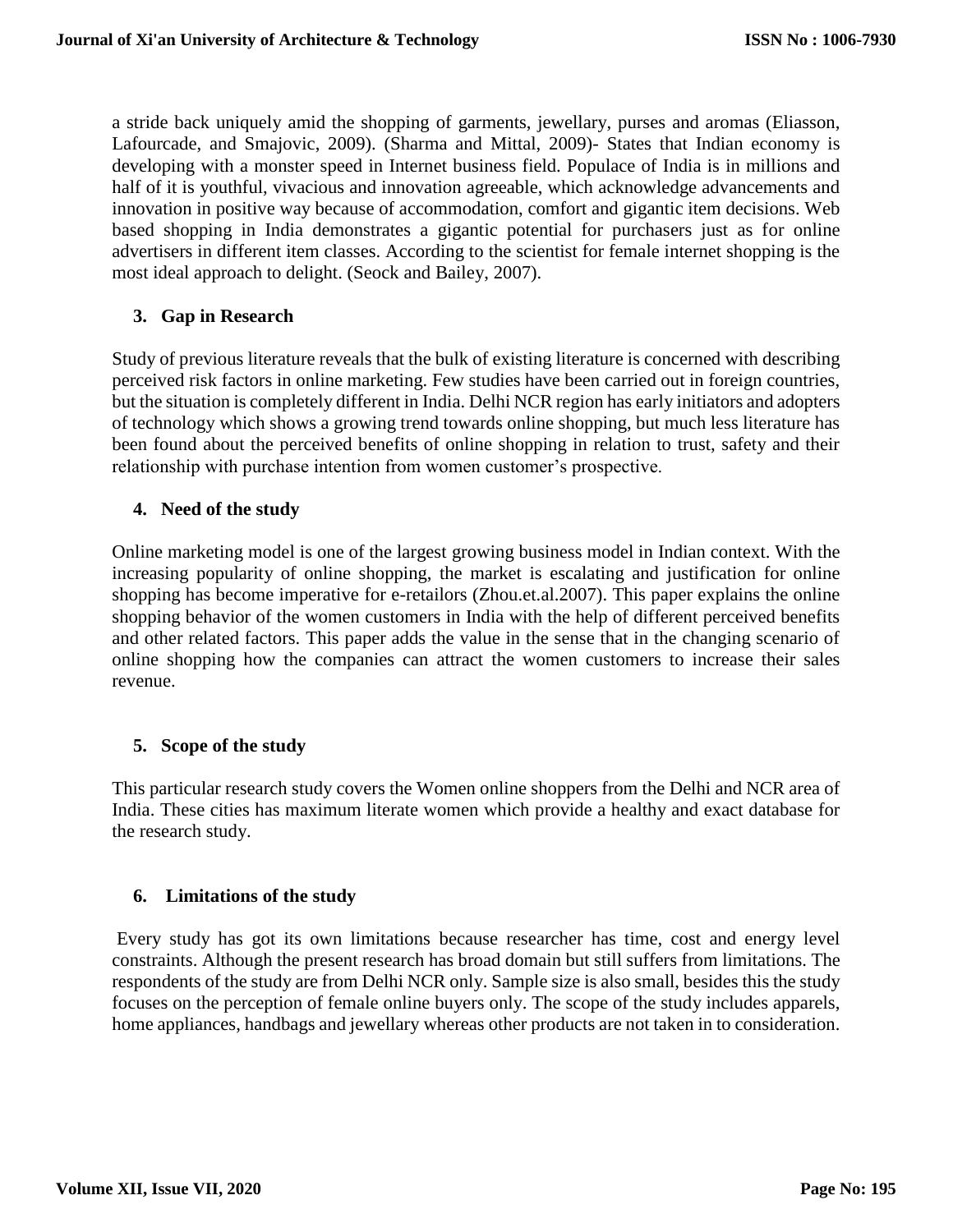# **7. Relevance of expected results**

From the business point of view it is very much important to identify the perceived benefits of online shopping from customer's viewpoint so that the online sellers can identify the factors that they must consider during dealing with customers. It also help the online marketers to make customer comfortable to shopping with and to make their clients loyal to them. As customers are the king of any market and if they have trust and feel safe during shopping then only the business can run. So the present research study has an ample scope for the online marketers.

# **8. Vistas for further research**

This research study is concentrating on four limited categories of products and the respondents are female from Delhi NCR. The other researchers can pursue research study on Perceived Benefits of 'Online Shopping, Trust, and Safety' & Relationship with Purchase Intension online shopping behavior separately on Appealers, Jewelry, Handbags, Home appliances and other products categories as well. With this the other researchers can take other states of India and foreign countries as well. They can also pursue their researches on the perception of Male, comparison of Male and female or overall perception of customers from any specific region.

# *9. Research Methodology and Design*

The research design of the study describing about the procedure of data collection, measurement and analysis of data. This research study is exploratory and descriptive in nature. Descriptive study is used to define and describe the perceived benefits, trust and safety among women online customers of Delhi NCR. Exploratory research design is used to explore the effect of perceived benefits, trust, safety, review of other users and perceived services factors on the purchase intention of women.

### *9.1 Sample design:*

Delhi NCR Region includes five major cities Delhi, The capital of India, Faridabad, Gurugram, Noida and Ghaziabad. Women customers having no online shopping experience were not included in the study as respondents they are not having the knowledge and lack of awareness about the perceived benefits of online shopping. Cities objective of the research study is *to* relationship between perceived benefits of the online shopping, perceived trust and safety and purchase intension from the perspective of women customers*.* The primary cross-sectional data is collected from female customers with the help of a structured questionnaire. The sample size in the study consists of four hundred (400) female customers from NCR cities in India.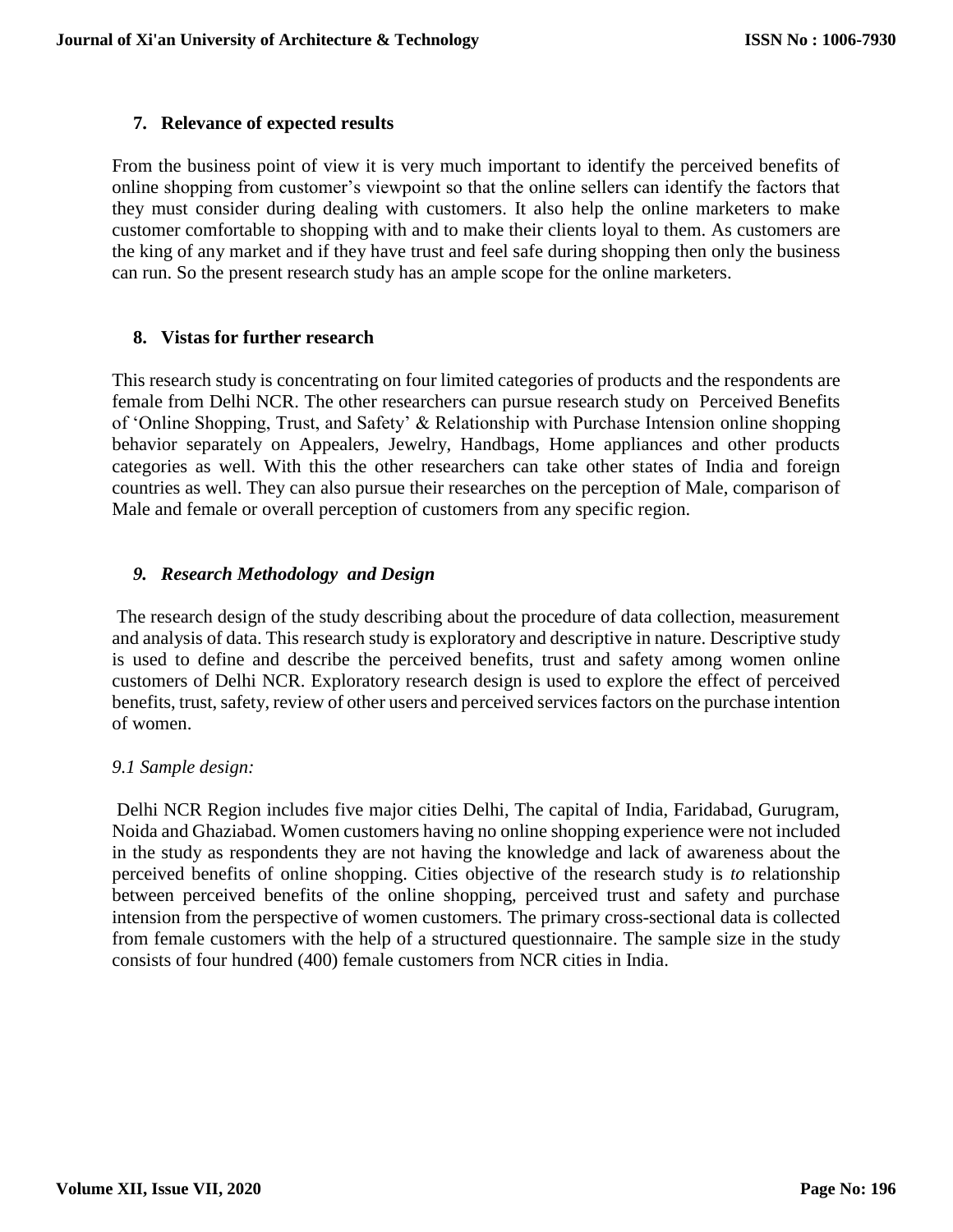# *9.2 Sampling Plan*

This study aims at studying the different factors explaining the perceived benefits of online shopping from women customers' perspective. The cross sectional primary data is collected from the female respondents from different cities in India. The non-probability sampling method namely *judgmental sampling* method is used to decide the female customers to be considered in the sample. A pilot survey is also conducted with 30 women customers in order to finalize the questionnaire. Few modifications are made in the statements included in the questionnaire based on the observations of pilot test results. The questionnaire includes the different statements of the selected factors in the study related to different aspects of online shopping behavior. These included statements in the questionnaires and then the primary cross-sectional data is collected from female customers of Delhi NCR with the help of a structured questionnaire.

### *9.3 Source of data*

Data source of this particular study is secondary as well as primary data. Secondary data was collected from the existing literature reviewed from many national as well as international journals, websites, books, online database and reports. Primary data of the study was collected from March 2018- November 2018 with the help of semi structured questionnaire designed after a pilot survey conducted with 30 women customers in order to finalize the questionnaire. Few modifications are made in the statements included in the questionnaire based on the observations of pilot test results

### *9.4 Instrument design*

The non-probability sampling method namely *judgmental sampling* method is used to decide the female customers to be considered in the sample .A pilot survey was conducted with 30 women customers in order to finalize the questionnaire. Few modifications are made in the statements included in the questionnaire based on the observations of pilot test results. The questionnaire includes 51 different statements of the selected factors in the study related to different aspects of online shopping behavior. These included statements in the questionnaires were originally identified with the help of literature review and discussion with online shopping industry executives. All the included statements are ranked on five point likert scale of 1 to 5, (1) is used for strongly disagree and (5) for strongly agree in the questionnaire. The construct validity of the scale is tested with the help of confirmatory factor analysis (CFA) method and the relationship between the different factors is used with the help of SEM method.

### *9.5 Data analysis and Interpretation*

Data analysis is a process of converting the raw data in to a useful information and this particular research paper tries to examine the relationship between perceived benefits of the online shopping, perceived trust and safety and purchase/re-purchase intension from the perspective of women customers by applying SEM (structural equation modelling) technique

This research paper aims to examine the impact of different dimensions of online shopping facility, perceived services and review from other users on the perceived trust and safety and finally on the intention to purchase.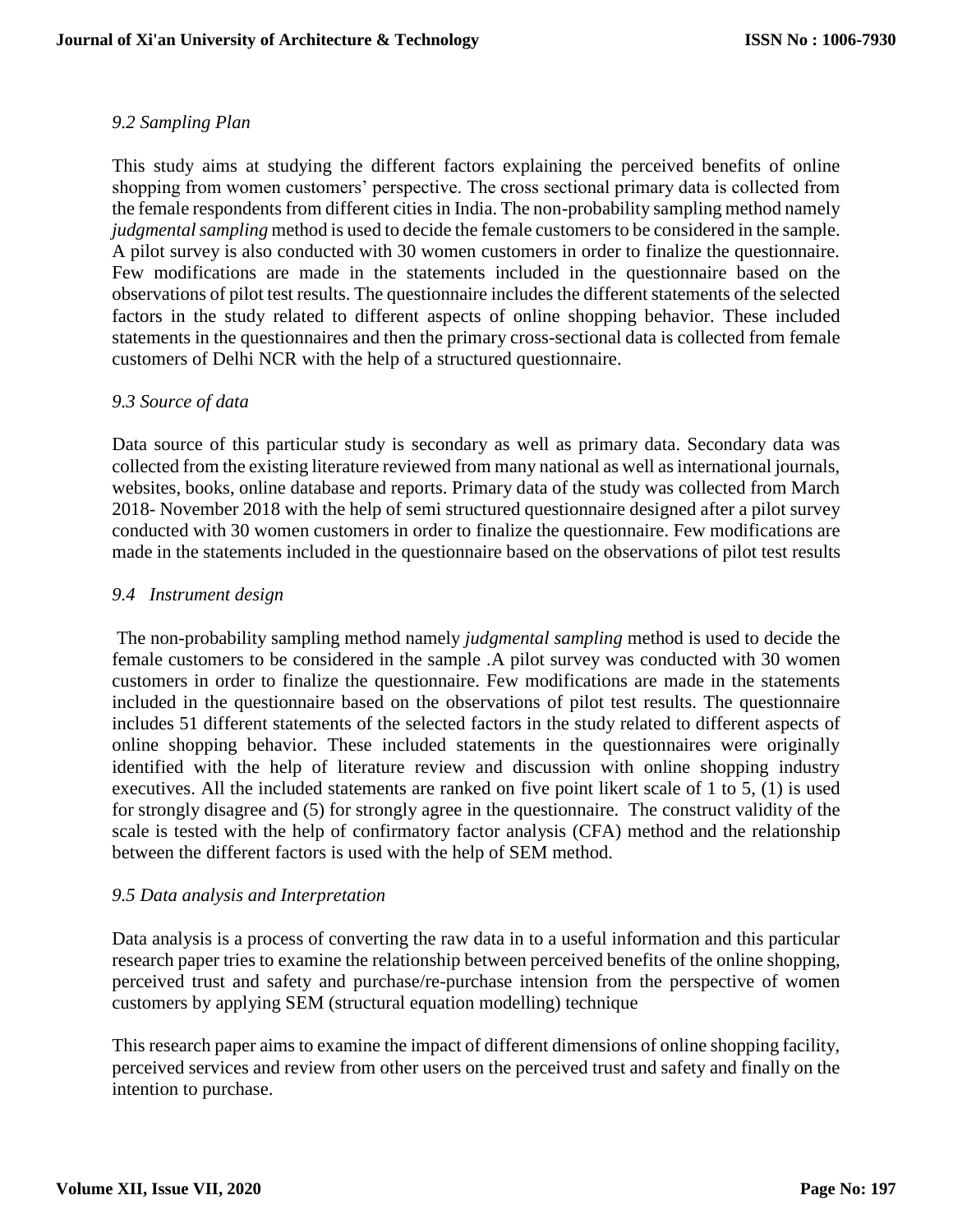The structural model to be examined as shown in the figure. In the structural model the perceived benefits is a 2<sup>nd</sup> order constructs and measured with the help of four different constructs namely-Perceived ease of use (PEOU)

Perceived usefulness (PU)

Perceive expectation (PE)

Perceived expected and actual (PEA).

The perceived services and reviewed from other users are Ist order exogenous constructs. The three constructs are supposed to influence the perceived trust and safety of the buyers of the online shopping. The higher level of trust and safety in the mind of a consumer influences their intention to purchase. The following hypothesis are assumed to be tested in the structural model-

*Hypothesis 1*: There exist significant impact of perceived benefits of online shopping on the trust and safety with the process.

*Hypothesis 2:* There is a significant impact of perceived services of online shopping on the trust and safety of the purchaser.

*Hypothesis 3:* There is significant impact of review from other users in the perceived trust and safety.

*Hypothesis 4*: There is a significant impact of perceived trust and safety on the intention to the purchaser.

The above mention hypothesis is tested with the help of structural model approach the result of SEM analysis is discussed below.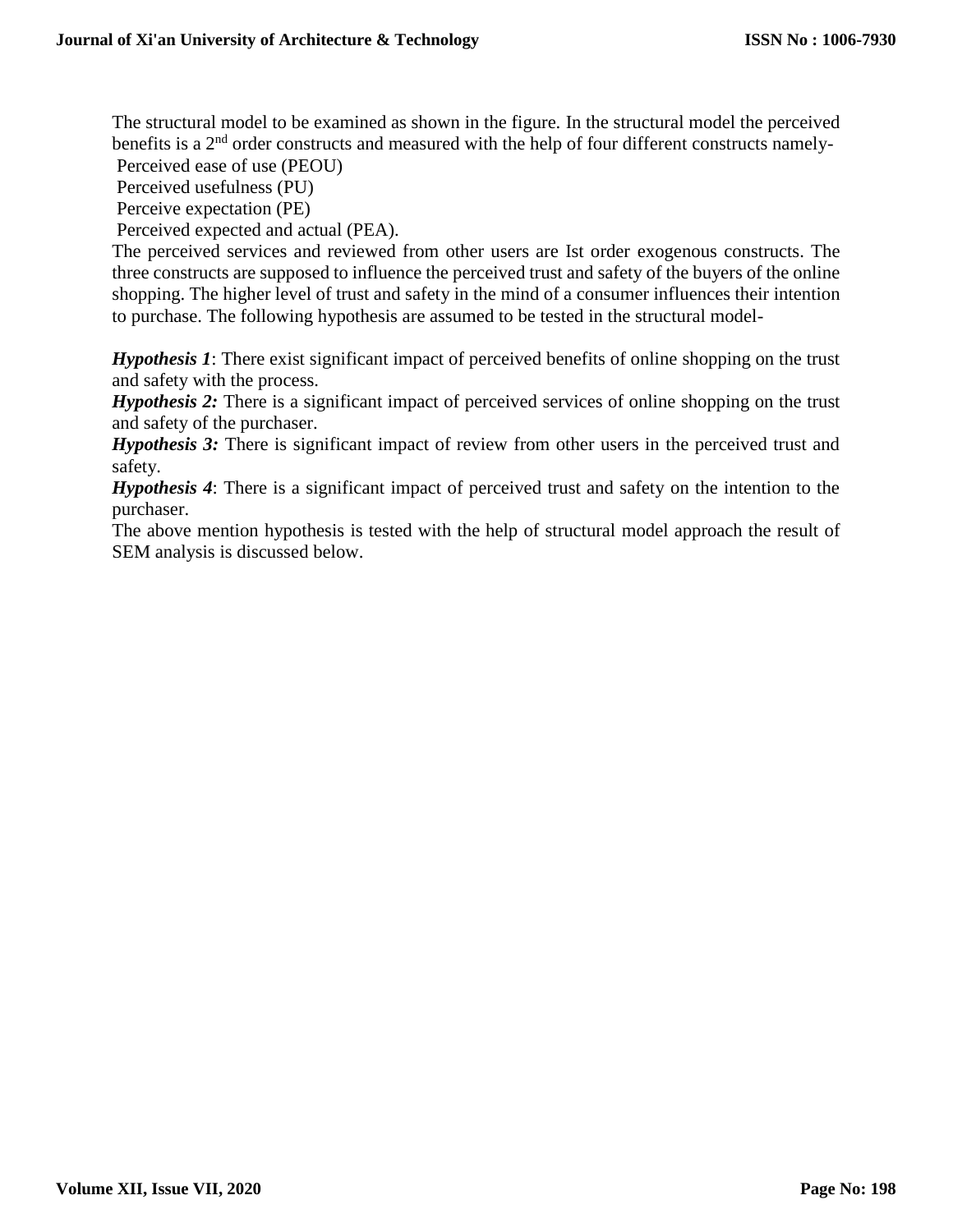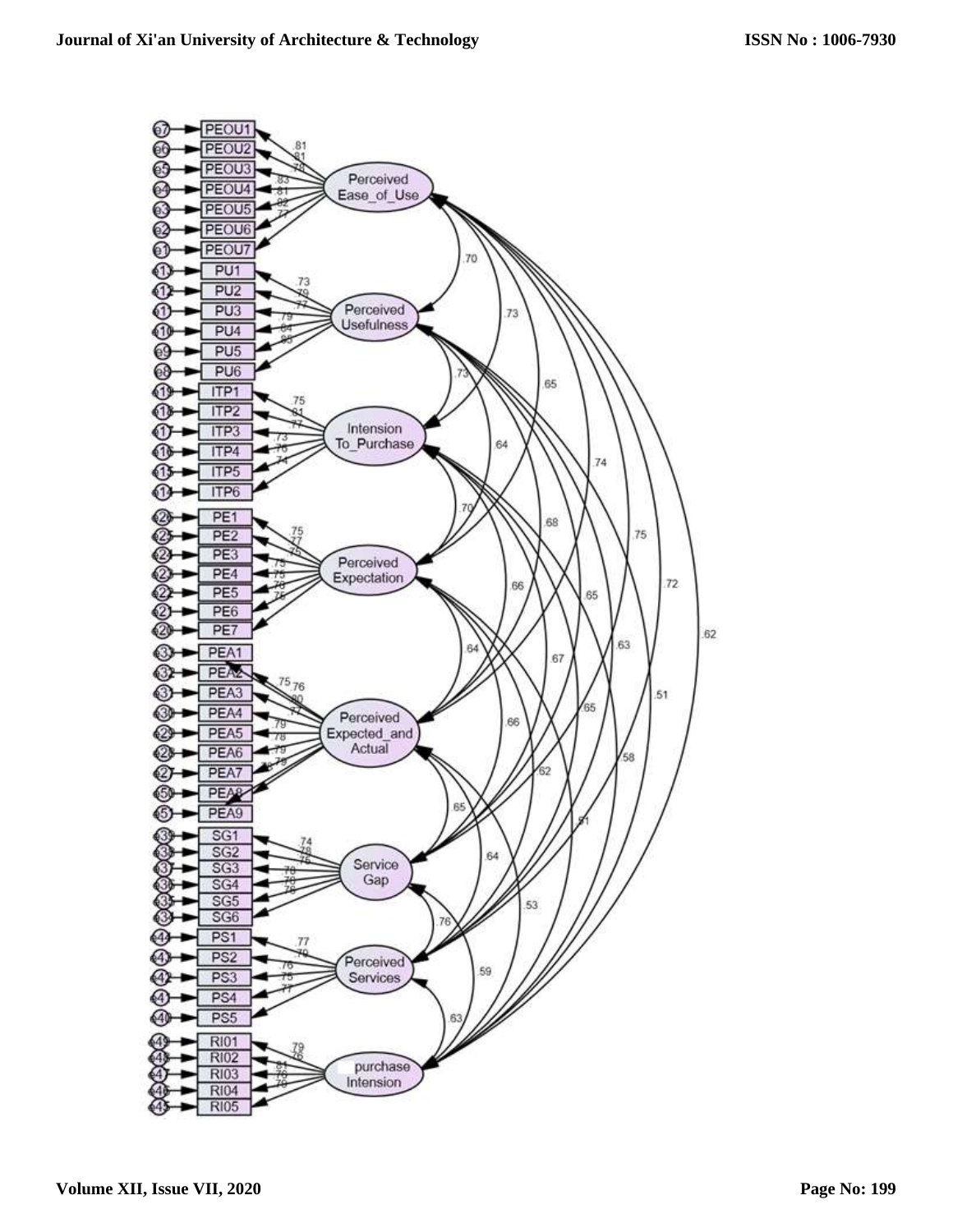| <b>ED-PEOU1</b><br>Perceived<br>Ease of Use<br>PEOU6<br>e67<br>PU <sup>-</sup><br>PU <sub>2</sub><br>Perceived<br>PU <sub>3</sub><br><b>Jsefulnes</b><br>PU<br>PU <sub>5</sub><br>PU6<br>PE <sup>-</sup><br>668<br>PE2<br>PE.<br>Perceived<br>PE4<br>Expectation<br>PE5<br>PEG<br>PET<br>PEA1<br>PE<br>PEA3<br>PEA4<br>Perceived<br>Expected and<br>PEA5<br>Actual<br>PEA6<br>PEA <sup>®</sup><br>PEA <sub>8</sub><br>PEAS | 81               | PTSS1PTSS2PTSS1<br>码<br>.18<br>Perceived<br>664<br><b>Benefits</b><br>.02<br>Perceived<br>Services<br>PS3<br>PS4<br>PS.<br>PS <sub>2</sub><br>a42 | PTSS4 PTSS4 PTSS4 PTSS1<br>63<br>ŘŔ<br>R0<br>Perceived_Trust<br>and Safety<br>.77<br><b>ROS</b> | 42<br>Review From<br>Other Users<br>67<br>ROS2<br>ROS:<br>в6 | Intension<br>to_Purchase<br>₹OS | <b>ITP</b> | ITP3     |
|----------------------------------------------------------------------------------------------------------------------------------------------------------------------------------------------------------------------------------------------------------------------------------------------------------------------------------------------------------------------------------------------------------------------------|------------------|---------------------------------------------------------------------------------------------------------------------------------------------------|-------------------------------------------------------------------------------------------------|--------------------------------------------------------------|---------------------------------|------------|----------|
| Endogenous<br>Construct                                                                                                                                                                                                                                                                                                                                                                                                    |                  | Exogenous<br>$\mathop{\mathrm{Construct}}$                                                                                                        | Standardized<br>Beta                                                                            | Regression<br>Estimate                                       | Critical<br>Ratio               | P Value    | R Square |
| Perceived Trust and<br>Safety                                                                                                                                                                                                                                                                                                                                                                                              | <---             | <b>Perceived Services</b>                                                                                                                         | .024                                                                                            | .018                                                         | .547                            | .584       |          |
| Perceived Trust and<br>Safety                                                                                                                                                                                                                                                                                                                                                                                              | $\leftarrow$ --- | <b>Review From Other</b><br>Users                                                                                                                 | .766                                                                                            | .751                                                         | 9.588                           | ***        | 61.8%    |
| Perceived Trust and<br>Safety                                                                                                                                                                                                                                                                                                                                                                                              | <---             | <b>Perceived Benefits</b>                                                                                                                         | .176                                                                                            | .142                                                         | 3.868                           | ***        |          |
| <b>Intension to Purchase</b>                                                                                                                                                                                                                                                                                                                                                                                               | $\leftarrow$ --- | Perceived Trust and<br>Safety                                                                                                                     | .422                                                                                            | .506                                                         | 6.777                           | ***        | 17.8%    |
| Perceived Ease of Use                                                                                                                                                                                                                                                                                                                                                                                                      | $\leftarrow$ --- | <b>Perceived Benefits</b>                                                                                                                         | .860                                                                                            | 1.000                                                        |                                 |            | 74%      |
| Perceived Usefulness                                                                                                                                                                                                                                                                                                                                                                                                       | $\leftarrow$ --- | Perceived Benefits                                                                                                                                | .812                                                                                            | .983                                                         | 12.737                          | ***        | 65.9%    |
| Perceived Expectation                                                                                                                                                                                                                                                                                                                                                                                                      | $\leftarrow$ --- | <b>Perceived Benefits</b>                                                                                                                         | .767                                                                                            | .830                                                         | 11.308                          | ***        | 58.8%    |
| Perceived Expected and<br>Actual                                                                                                                                                                                                                                                                                                                                                                                           | $\leftarrow$ --- | Perceived Benefits                                                                                                                                | .846                                                                                            | .798                                                         | 12.552                          | ***        | 71.6%    |

The result indicates that the p value of critical ratio is found to be less than 0.05. In case of all the cause and effect relationship except from perceived benefits to perceived trust and safety. In case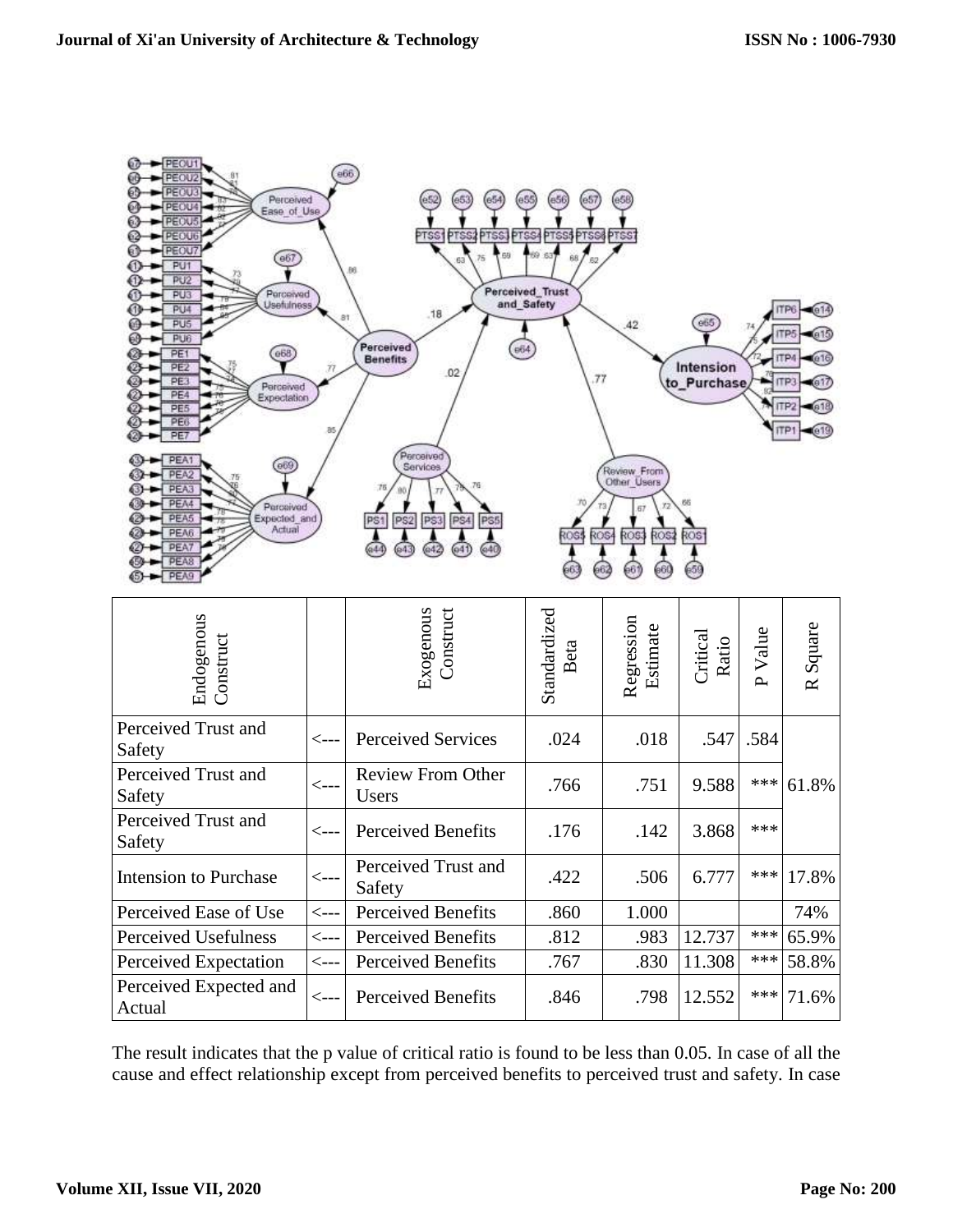of relationship between perceived benefits and perceived trust and safety the positive significant impact is found (a standardized loading is  $= 0.18$ ).

The perceived benefits of the online shopping are successfully influences trust and safety in the mind of women consumers. It is also found that the reviews from the other users are also having a significant impact on the trust and safety for the successful completion of the transactions.

However in case of perceived services it is found that trust and safety is not related with perceived services. Comparing the standardized beta of perceived services, comparing the standardized beta of perceived benefits and review from other users it can also be concluded that the reviews from other users are more helpful in influencing the trust and safety of the product and services purchase through online shopping.

Finally the ITP (Intention to purchase which is considered as a endogenous construct is found to be significantly influenced by perceived trust and safety of the online shopping.

In other words the purchase intention in case of online shopping is significantly caused by the perceived trust and safety. Higher the level of trust and safety high will be intention to purchase.

The stastical fitness index of the structural model analysis with the help of SEM Approach is estimated and shown below.

| <b>Statistical Fitness Indices</b> | <b>CMIN/df</b> | <b>GFI</b> | $\gamma_{\rm Fl}$ | <b>NFI</b> | <b>RMSEA</b> |
|------------------------------------|----------------|------------|-------------------|------------|--------------|
| Value                              | .856           |            | 0.916             |            | 046          |

The results indicates that the CMIN/df statistics value is found to be 1.856 which is lower than the required value 3, GFI statistics is 0.819 (higher than the required value of 0.8), CFI statistics is 0.916 (higher than required value of 0.9), NFI 0.835 & RMSEA 0.064 (less than the required value of 0.08). Thus it can be concluded that the examined structural model is statistically fit and can be journalizes for understanding the behaviour of women consumers in case of the online shopping.

# **10. Conclusion and Discussion**

In the present scenario internet shopping is significantly rising especially in the context of females. In Delhi NCR region, women are actively participating in jobs & businesses etc. Thus there is scarcity of time at their end and difficult to indulge in physical purchases. Therefore there is increasing trend for doing online shopping among women in this region. In this study the researcher examined the relationship of perceived benefits, perceived services, review from other users, perceived trust and safety and their effect on intension to purchase among online female shoppers in Delhi-NCR region. The present paper concludes that perceived benefits leads towards generating the perceived trust and safety of customers as well review from other users also leads the trust and safety among female clients. These two are leading to generate their intention to purchase towards online mode to satisfy their needs and to match up with their expectations. In this study, perceived benefits consist of perception regarding ease of use, usefulness, expectation and actual benefits and experiences of past purchases. Female purchasers are least concerned about perceived services (i.e. 0.02) but are more concerned about perceived trust and safety of delivered product (i.e. 0.42) and purchase review of other clients 1(i.e., 0.77).Thus the researcher concludes that the online purchase is constructed just if the ladies clients are getting every single seen advantage, saw trust and security.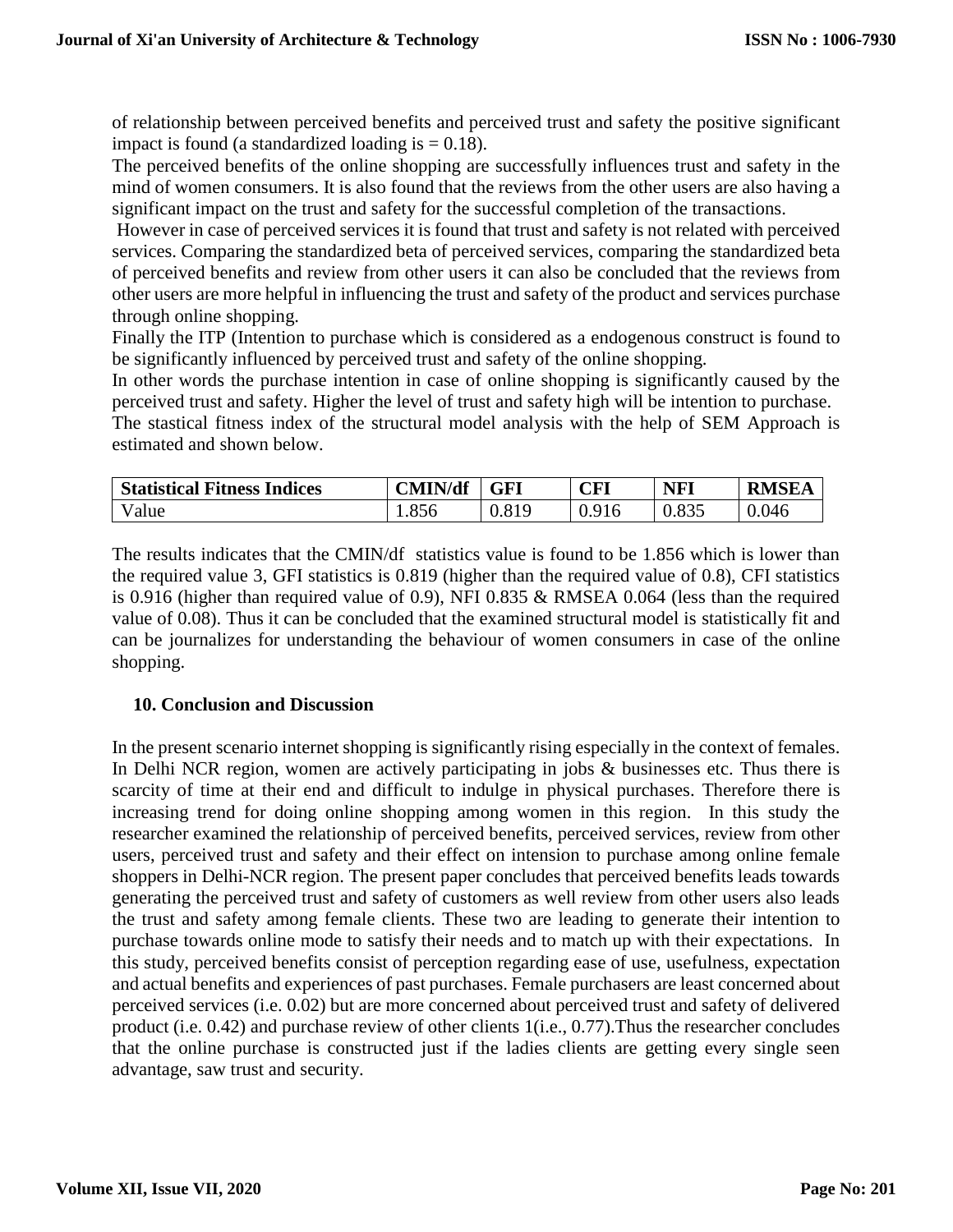# *References:*

Alan D. Smith, William T. Rupp, (2003) "Strategic Online Customer decision making: leveraging the transformational power of the Internet', Online information Review, Vol.27 issue: 6, pp. 418- 432

Amlesh Sharma, (2011) "Take-off of online marketing: casting the next generation strategies. Business strategy services, Vol.12 Issue: 4, pp202-208, <http://doi.org/10.1108/17515631111155160>

Archana; Raje dan Vandana Tandon Khanna, (2012), " Impact of e services quality on consumer purchase behaviour in an online shopping," IJCSMS.

Davis, F. (1989) "Perceived usefulness, perceived ease of use, and user acceptance of information technology." MIS Quarterly, vol.13,no.3,1989,pp.319-340.JSTOR.

D. Richa (2015). Computer Science and Management Studies, IJARCSMS, Volume 3, Issue 9, September 2015 pg. 80-87 © 2015,

Eliasson, M., Lafourcade, J.H., &Smajovic, S. (2009). E-commerce- A study of Women's online purchasing behavior. Jonkoping International Business School.

Jain, S.K., & Jain, M (2011). Exploring impact of consumer and product characteristics on Ecommerce Adoption: A study of Consumer in India. Journal of technology Management for Growing Economics, 2(2), 35-64.

John B Horrigan (2008). When Technology Fails, PEW Internet Project Data Memo.

Khushboo Makwana, Khushboo Dattani, Himanshu Badlani, "A Customer Perception towards Online Shopping- An Exploratory Study", Altius Shodh Journal of Management & Commerce.

Kim, S. H., &Byramjee, F. (2014). Effect of Risk on Online Consumer's purchasing Behavior: Are They Risk –Averse or Risk- Taking? Journal of Applied Business Research, 30(1), 161

Kotler, P., & Armstrong, (2007). Principles of marketing. In Principles of marketing. Pearson Prentice Hall.

Kotler, P., & Armstrong Gray. (2012). Principles of marketing. In Principles of marketing. Pearson Prentice Hall, 2012.

Kshirsagar Deepti (2015) [https://www.techin](https://www.techin/) asia.com/talk/online-title: Shopping Catching Women.

Kuppuraj (2014). Consumers Preference towards on Online Shopping Websites in Coimbatore City: An Empirical Analysis, International Journal of Marketing, financial services and Management Research, Vol 3.

Leung Y. (2013) perceived benefits: Gellman M.D., Turner J.R. (eds) encyclopedia of behavioral medicine. Springer, New York. ISBN978-1-4419-1005-9.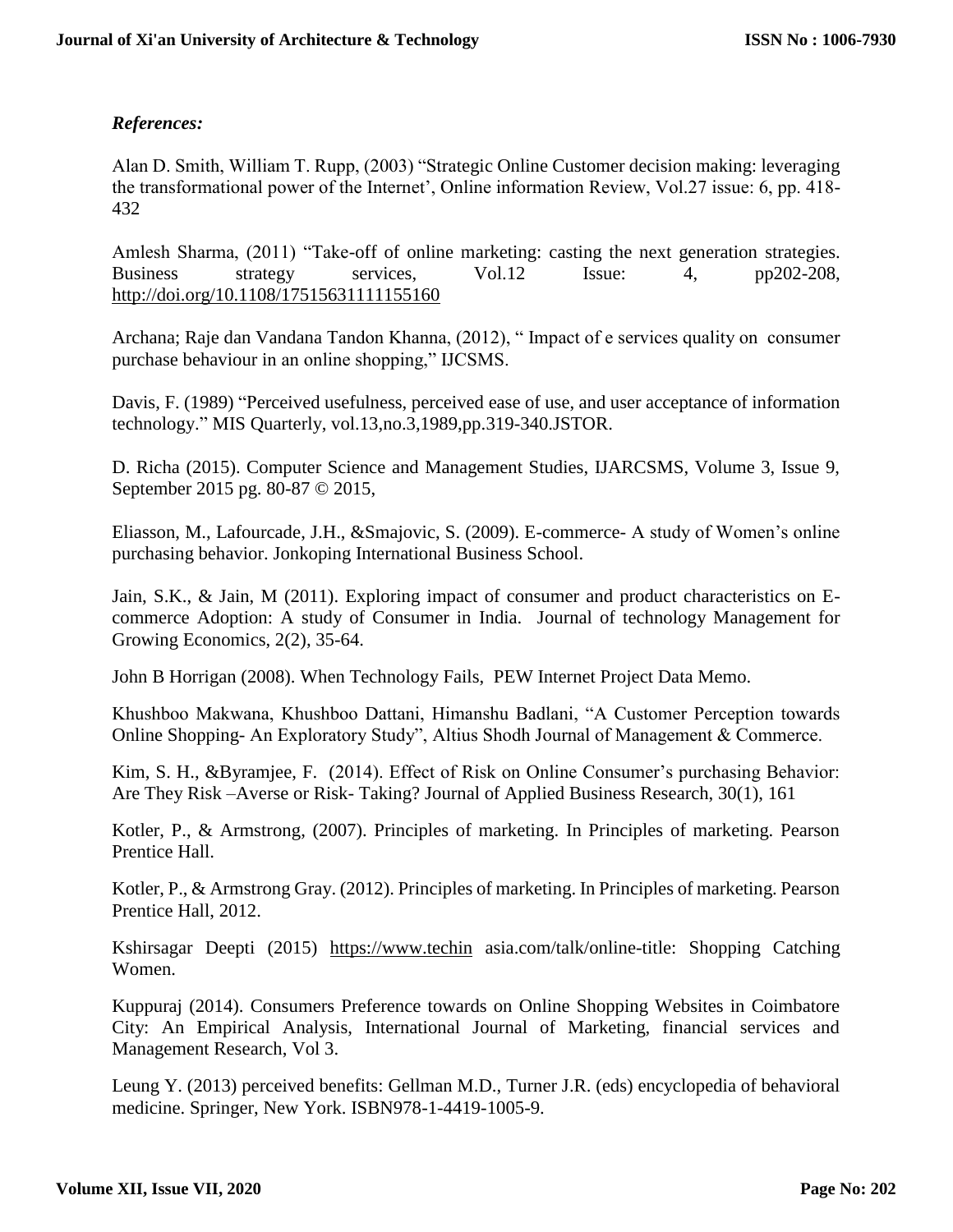Manish, Dwivedi; Kumawat, Mahesh& Verma Sanjeev (2012), "Online retailing in India: Opportunities and challenges", International journal of Engineering and Management Sciences, Vol. III, No.3, Dec, pp. 336-338.

Mollenkopf, D. A., Rabinovich, E., Laseter, T. m., & Boyer, K. K (2007). Managing internet product return: a focus on effective service operations. Decision Sciences, 38(2), 215-250.

Mittal, A (2013). E-commerce: It's Impact on Consumer Behavior. Global journal of Management and Business studies, Vol 3, Number 2(2013), pp. 132-138.

Nahla Khalil (2014). Factors affecting the consumer attitudes on online shopping in Saudi Arabia, International Journal of Scientific and Research Publications, Vol 4.

Renuka Sharma, Kiran Melaka, Sharhank Sharma (2014), ―Understanding online shopping behaviour of Indian shoppers‖, I.J.M.B.S, Vol-4, Issue (3), ISSN: 2230-9519 (Online) ISSN:2231- 2463.

Raman. P (2014) Factors Influencing Women Consumers buying behaviour towards Online Shopping in India. Journal of Contemporary Management Research, 8(2), 23

Ramirez Nicolas (2010), Title, Asian journal of management and research 3(2), 396-405.

Sujana Adapa (2008). Adoption of Internet shopping: cultural considerations in India and Australia, Journal of Internet Banking and Commerce, Vol 13.

Seock, Y. K., & Bailey Lauren .R. (2007). the influence of college student's shopping orientation and gender differences on online information search and purchase behaviour". International Journal of consumer studies/ volume 32, issue 2.

Seock, Y. K,. & Norton, M. (2007). Attitude towards internet website online information search and channel choice for purchasing. Journal of fashion Marketing and Management. 11(4).571- 586.doi:10.1108/13612020710824616

Sharma and Mittal (2009). Prospectus of e-commerce in India. Asian Journal of management and research. 3(2), 396-408

Sharma, P., Sivakumaran, B. and Marshall, R. (2010), "Impulse buying and variety seeking a traitcorrelates perspective". Journal of Business Research, Vol. 63 No. 3, pp.276-283.

Tamilarasi.S, Angayarkanni .R (2016), A Study of Customer's E-Shopping Behavior and Satisfaction: Special Reference to Working Women in Chennai, SEUSL Journal of Marketing, Vol.1, No.2, and ISSN: 5213-3071.

Thamizhvanan, A., & Xavier, M. J (2013). Determinants of customer's Online purchase intention: an empirical study in India. Journal of Indian Business Research, 5(1), 17-32.

Vipin Kumar (2014). A shift Paradigm of Consumer towards online shopping, Journal of Business and Management Research, Vol 16.